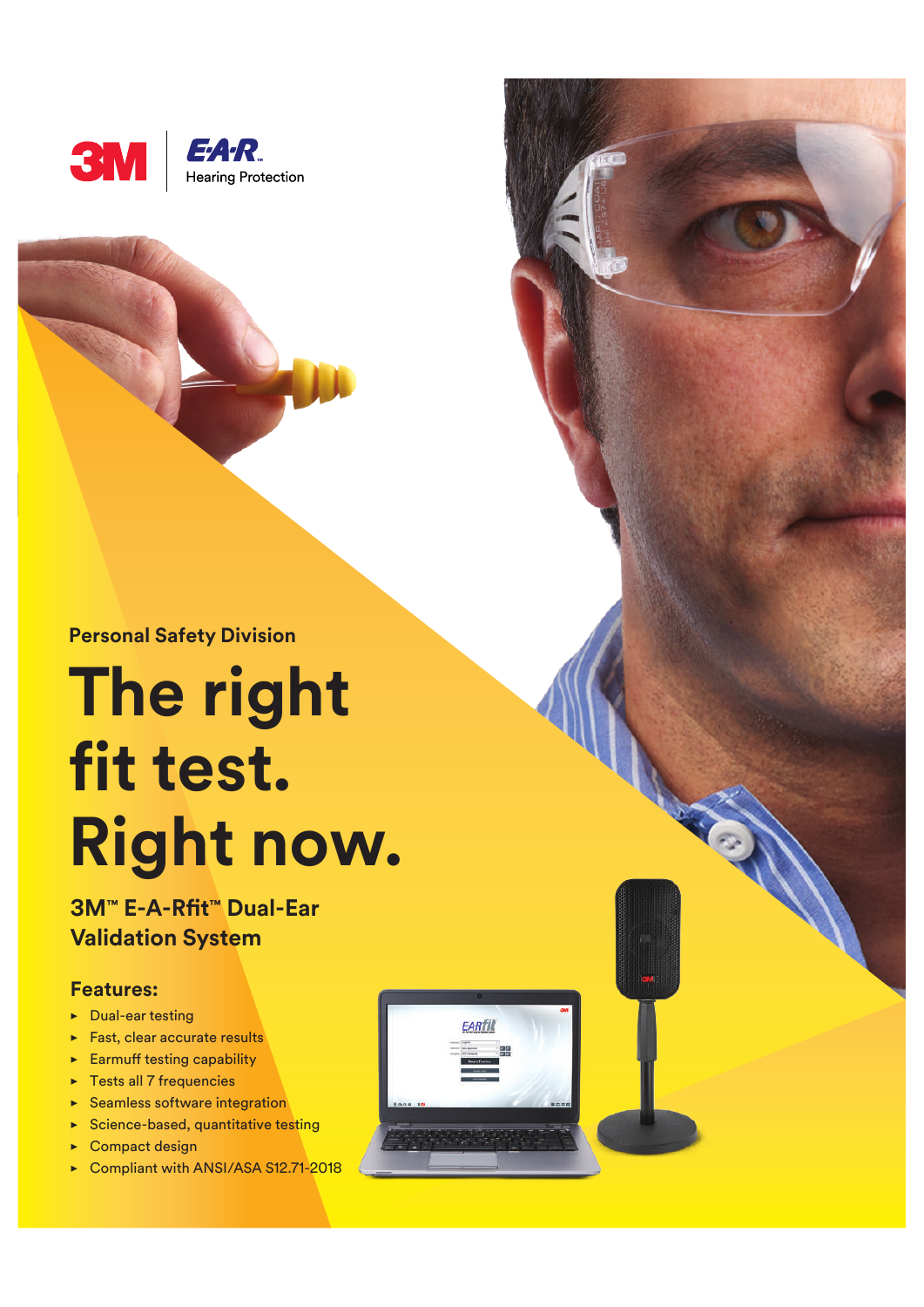### **3M Personal Safety Division**

3M™ E-A-Rft™ Dual-Ear Validation System

## **Fit testing is key.**

Get results you can trust. The 3M™ E-A-Rft™ Dual-Ear Validation System measures the efectiveness of the earplug from inside the employee's ear, providing accurate, quantitative results. And because you can simultaneously test both ears, you'll have more time to educate employees on the importance of fit and compliance.



Have the employee insert their hearing protection.



Connect to microphones and begin speaker test sound.



Use PAR to customize hearing protector selection.

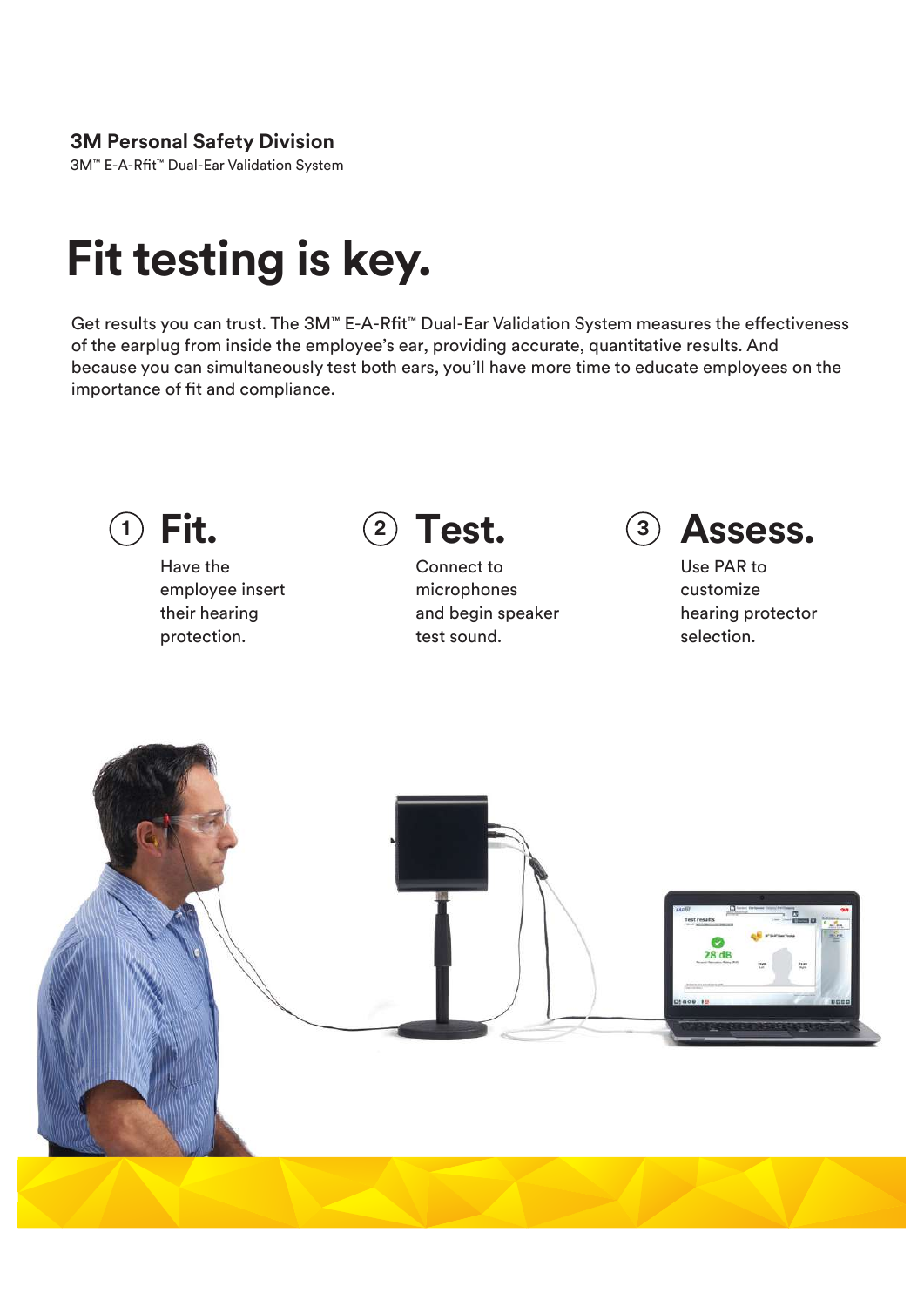### **3M Personal Safety Division**

3M™ E-A-Rft™ Dual-Ear Validation System

### **It starts with PAR.**

To make sure they are getting the protection they need, you need to know the Personal Attenuation Rating (PAR) of every employee. The highest-NRR earplug or earmuf won't provide the expected protection if it doesn't fit right or isn't used right. Once you know each employee's number, you'll be on the way to yours: 100% confdence in your hearing conservation program.



 $32 dB$ 

 $21dB$ 

 $16dB$ 

# **What's your number?**

Every employee is diferent. Every job is diferent. Every ear is diferent. Finding each employee's number will help you reach compliance and have assurance that their hearing protection can protect them. That's why we made the new 3M<sup>™</sup> E-A-Rfit<sup>™</sup> Dual-Ear Validation System fast, accurate and easy.